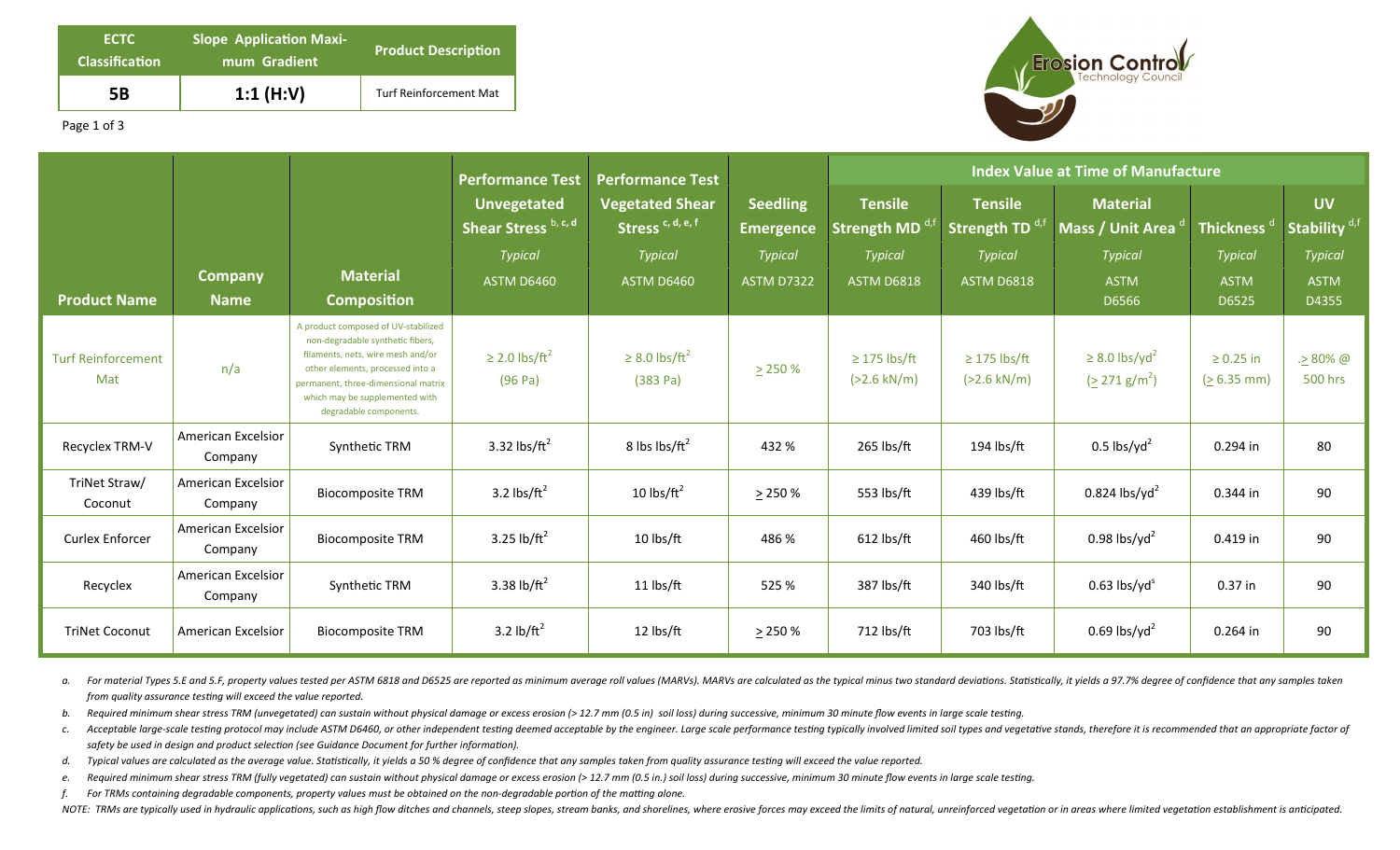| <b>ECTC</b><br><b>Classification</b> | <b>Slope Application Maxi-</b><br>mum Gradient | <b>Product Description</b>    |  |  |  |  |
|--------------------------------------|------------------------------------------------|-------------------------------|--|--|--|--|
| 5B                                   | 1:1 $(H:V)$                                    | <b>Turf Reinforcement Mat</b> |  |  |  |  |



## Page 2 of 3

|                                  |                                      |                                                                                                                                                                                                                                                     | <b>Performance Test</b>                    | <b>Performance Test</b>                                |                                     | <b>Index Value at Time of Manufacture</b>  |                                              |                                                          |                                                     |                                       |
|----------------------------------|--------------------------------------|-----------------------------------------------------------------------------------------------------------------------------------------------------------------------------------------------------------------------------------------------------|--------------------------------------------|--------------------------------------------------------|-------------------------------------|--------------------------------------------|----------------------------------------------|----------------------------------------------------------|-----------------------------------------------------|---------------------------------------|
|                                  |                                      |                                                                                                                                                                                                                                                     | <b>Unvegetated</b><br>Shear Stress b, c, d | <b>Vegetated Shear</b><br>Stress <sup>c, d, e, f</sup> | <b>Seedling</b><br><b>Emergence</b> | <b>Tensile</b><br>Strength MD <sup>d</sup> | <b>Tensile</b><br>Strength TD <sup>d,f</sup> | <b>Material</b><br>Mass / Unit Area                      | Thickness $^{\mathfrak{a}^{\scriptscriptstyle{1}}}$ | <b>UV</b><br>Stability <sup>d,f</sup> |
| <b>Product Name</b>              | <b>Company</b><br><b>Name</b>        | <b>Material</b><br><b>Composition</b>                                                                                                                                                                                                               | <b>Typical</b><br><b>ASTM D6460</b>        | <b>Typical</b><br><b>ASTM D6460</b>                    | <b>Typical</b><br><b>ASTM D7322</b> | <b>Typical</b><br><b>ASTM D6818</b>        | <b>Typical</b><br><b>ASTM D6818</b>          | <b>Typical</b><br><b>ASTM</b><br>D6566                   | <b>Typical</b><br><b>ASTM</b><br>D6525              | Typical<br><b>ASTM</b><br>D4355       |
| <b>Turf Reinforcement</b><br>Mat | n/a                                  | A product composed of UV-stabilized<br>non-degradable synthetic fibers,<br>filaments, nets, wire mesh and/or<br>other elements, processed into a<br>permanent, three-dimensional matrix<br>which may be supplemented with<br>degradable components. | $\geq$ 2.0 lbs/ft <sup>2</sup><br>(96 Pa)  | $\geq$ 8.0 lbs/ft <sup>2</sup><br>(383 Pa)             | $\geq$ 250 %                        | $\geq$ 175 lbs/ft<br>$(>2.6$ kN/m)         | $\geq$ 175 lbs/ft<br>$(>2.6$ kN/m)           | $\geq$ 8.0 lbs/yd <sup>2</sup><br>$(2271 \text{ g/m}^2)$ | $\geq 0.25$ in<br>$(> 6.35$ mm)                     | $\geq 80\%$ @<br><b>500 hrs</b>       |
| <b>TriNet Curlex</b>             | American Excelsior<br>Company        | <b>Biocomposite TRM</b>                                                                                                                                                                                                                             | 3.2 $\frac{1}{2}$ h/ft <sup>2</sup>        | 13 $\text{lbs/ft}^2$                                   | > 250%                              | 770.4 lbs/ft                               | 802.8 lbs/ft                                 | $0.976$ lbs/yd <sup>2</sup>                              | 0.304                                               | 90                                    |
| <b>TriNet Recyclex</b>           | American Excelsior<br>Company        | Synthetic TRM                                                                                                                                                                                                                                       | 3.2 $\frac{1}{2}$ h/ft <sup>2</sup>        | 14 $\text{lbs/ft}^2$                                   | $\geq$ 250 %                        | 835.2 lbs/ft                               | 819.6 lbs/ft                                 | 1.204 lbs/yd <sup>2</sup>                                | 0.529                                               | 90                                    |
| ECP-2 10 oz                      | <b>East Coast Erosion</b><br>Control | Polypropylene fibers                                                                                                                                                                                                                                | 2.3 lbs/ $ft^2$                            | 10 $\frac{1}{\text{b}}$                                | > 482%                              | 370 lbs/ $ft^2$                            | 315 lbs/ $ft^2$                              | 10 lbs/ $ft^2$                                           | $0.4$ in                                            | 82%                                   |
| $ECP-2$                          | <b>East Coast Erosion</b><br>Control | Polypropylene fibers                                                                                                                                                                                                                                | 2.6 lbs/ $ft^2$                            | 12 $\text{lbs/ft}^2$                                   | 469 %                               | 400 lbs/ $ft^2$                            | 400 lbs/ $ft^2$                              | 12 $\text{lbs/ft}^2$                                     | $0.4$ in                                            | 82%                                   |
| ECSC-3                           | <b>East Coast Erosion</b><br>Control | 70 % straw 30 % coconut                                                                                                                                                                                                                             | 3.0 lbs/ $ft^2$                            | 10 $\text{lbs/ft}^2$                                   | 497 %                               | 728 lbs/ft <sup>2</sup>                    | 632 lbs/ $ft^2$                              | 14 $\text{lbs/ft}^2$                                     | 0.39 in                                             | 80%                                   |

a. For material Types 5.E and 5.F, property values tested per ASTM 6818 and D6525 are reported as minimum average roll values (MARVs). MARVs are calculated as the typical minus two standard deviations. Statistically, it yi *from quality assurance testing will exceed the value reported.* 

- b. Required minimum shear stress TRM (unvegetated) can sustain without physical damage or excess erosion (> 12.7 mm (0.5 in) soil loss) during successive, minimum 30 minute flow events in large scale testing.
- c. Acceptable large-scale testing protocol may include ASTM D6460, or other independent testing deemed acceptable by the engineer. Large scale performance testing typically involved limited soil types and vegetative stands safety be used in design and product selection (see Guidance Document for further information).
- d. Typical values are calculated as the average value. Statistically, it yields a 50 % degree of confidence that any samples taken from quality assurance testing will exceed the value reported.
- e. Required minimum shear stress TRM (fully vegetated) can sustain without physical damage or excess erosion (> 12.7 mm (0.5 in.) soil loss) during successive, minimum 30 minute flow events in large scale testing.
- *f.* For TRMs containing degradable components, property values must be obtained on the non-degradable portion of the matting alone.

NOTE: TRMs are typically used in hydraulic applications, such as high flow ditches and channels, steep slopes, stream banks, and shorelines, where erosive forces may exceed the limits of natural, unreinforced vegetation or